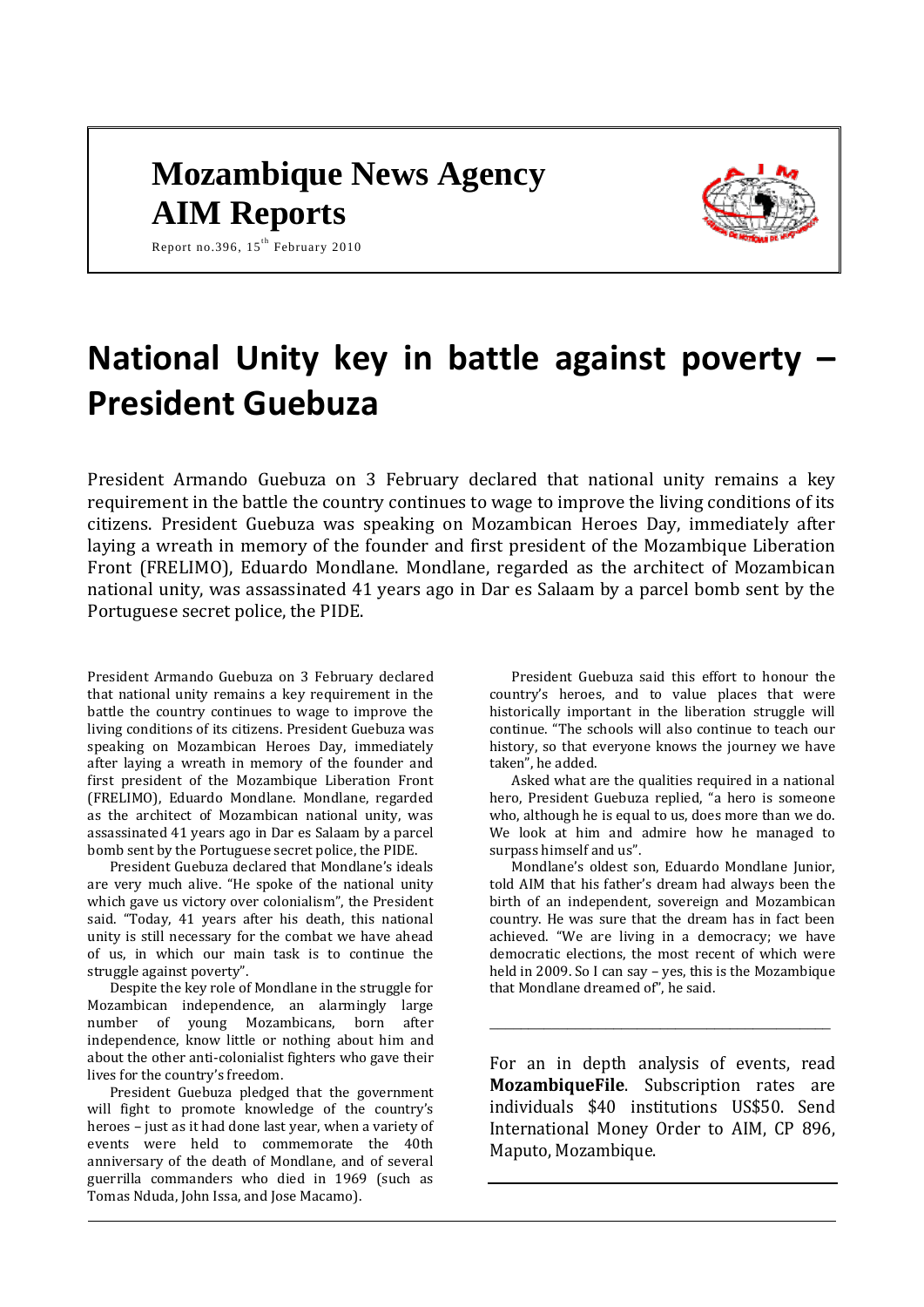#### **Government committed to EITI**

Deputy Minister of Mineral Resources, Abdul Razak Noormahomed, on 12 February reiterated the government's commitment to the Extractive Industries Transparency Initiative (EITI).

Mozambique was accepted as an EITI candidate country in May 2009, and a Coordinating Committee has been set up to implement the Initiative in Mozambique. consisting of four representatives of the government, four from civil society, and four representatives of mining and oil companies.

The purpose of EITI is to ensure that all revenue received by governments, and all payments made by companies, resulting from mining and hydrocarbon exploitation are made public. Through such transparency, said Razak, "it is intended that the revenues obtained from extractive industries should contribute to the socioeconomic development of the country".

EITI is an initiative proposed by former British Prime Minister Tony Blair in 2002. The EITI website describes the initiative as "a coalition of governments, companies, civil society groups, investors and international organisations", which "supports improved governance in resource-rich countries through the verification and full publication of company payments and government revenues from oil, gas and mining".

EITI points out that the exploitation of mineral resources should generate large revenues that can be used to reduce poverty, but when governance is weak, those same resources "may result in poverty, corruption, and conflict".

The membership process is long and rigorous, and so far only two countries – Liberia and Azerbaijan – have been declared as "EITI Compliant". To achieve this status, a country must complete an EITI Validation. All ETI candidate countries must complete their validation within two years of being accepted as candidates, or they risk being sent back to square one. Therefore, Mozambique must complete its validation by 2011.

To implement the Initiative, via the Coordinating Committee and its Secretariat, the government is proposing an allocation of 1.5 million meticais (about \$54,500) from this year's state budget.

Razak stressed that all contracts in the hydrocarbon and mining areas are awarded after public tenders, and must be approved by the Administrative Tribunal.

The laws on taxes paid by mining, oil and gas companies were revised in 2007 to make them uniform and to increase government revenue. Razak pointed out that the royalties paid to the government have increased to six per cent of all gas discovered, and ten per cent of all oil (in addition to the various other taxes that the companies must pay). Negotiations with companies are based on standard contracts that are publicly available on government websites.

All mining and hydrocarbon operations are subject to an obligatory Environmental Impact Study. The reports on environmental impacts are submitted to the Environment Ministry, and only after the Ministry's approval is an environmental licence issued, without which no work can begin.

Razak pointed out that contracts with oil companies contain stringent environmental clauses, requiring the companies to take care of 100 per cent of any environmental problems, such as a spillage, and to pay for all damage caused.

Currently mineral resources account for less than five per cent of Mozambique's GDP (mainly the Inhambane natural gas, and titanium ores exploited by the Irish company Kenmare in the district of Moma). However, the importance of minerals is likely to rise rapidly when the new coal mining projects in Tete province begin production, and the picture will be radically transformed if the current exploration in the Rovuma basin, near the border with Tanzania, discovers oil.

#### **One dead in cholera riot**

*\_\_\_\_\_\_\_\_\_\_\_\_\_\_\_\_\_\_\_\_\_\_\_\_\_\_\_\_\_\_\_\_\_\_\_\_\_\_\_\_\_\_\_\_\_\_\_\_\_\_\_\_\_\_\_\_\_\_\_\_\_\_\_\_\_\_\_\_\_\_\_\_\_\_\_\_\_\_\_\_\_\_\_\_\_\_\_\_\_\_\_\_\_\_\_\_*

One person died and three others injured in a clash on 12 February between police and a crowd of about 300 people who attacked a health post at Macaroja, in Moma district, in the northern province of Nampula.

This is the latest outbreak of violence caused by the rumours that health staff are deliberately spreading cholera. It is thought that this disinformation may have arisen out of a confusion between the Portuguese words for cholera and for chlorine, which can sound vaguely similar. Chlorine is used to disinfect water sources.

Unlike previous attacks on health posts, the latest raid took place at a time when no cholera cases have been reported in Moma.

According to a report on Radio Mozambique, the man who died led the attack on the health centre. He received a bullet in the stomach when he was trying to seize a gun from one of the police officers.

The mob was armed with machetes and clubs. They destroyed the solar panel that provided the electricity for the health centre. They also stole the centre's radio transmitter, and beds, mattresses and sheets.

The raid may well have been politically motivated, since the gang also attacked the local offices of the ruling Frelimo Party. The Frelimo flag was torn down and destroyed. Parts of a local primary school were also vandalised.

The police say they have arrested ten people accused of spreading the cholera rumour.

#### **Five year licences for private water suppliers**

Private water suppliers in Maputo and neighbouring Matola have won their demand for their licences to be awarded for five-year periods. The National Water Board (DNA) announced on 12 February that these licences would indeed be issued. This concession followed the private suppliers' rejection of one-year licences, and their threat to turn off the taps, depriving water to citizens of the two cities not covered by the public network.

According to DNA deputy director Suzana Laforte, "we entered negotiations with the private water suppliers and we came to the conclusion that we must give them fiveyear licenses as they demand. The government acknowledges their importance to the communities, and thus they must be listened to".

She stressed that this process must not benefit only the private operators or the government, but must preserve the interests of the public. This means that no decision taken during the negotiations should prejudice the interests of the consumers or the quality of the water.

For his part, the chairperson of the private water suppliers, Paulino Cossa, expressed satisfaction with the outcome of the negotiations, saying that "we must work hard to ensure that the water we supply to the consumers is of good quality, and that there is no disparity in prices'.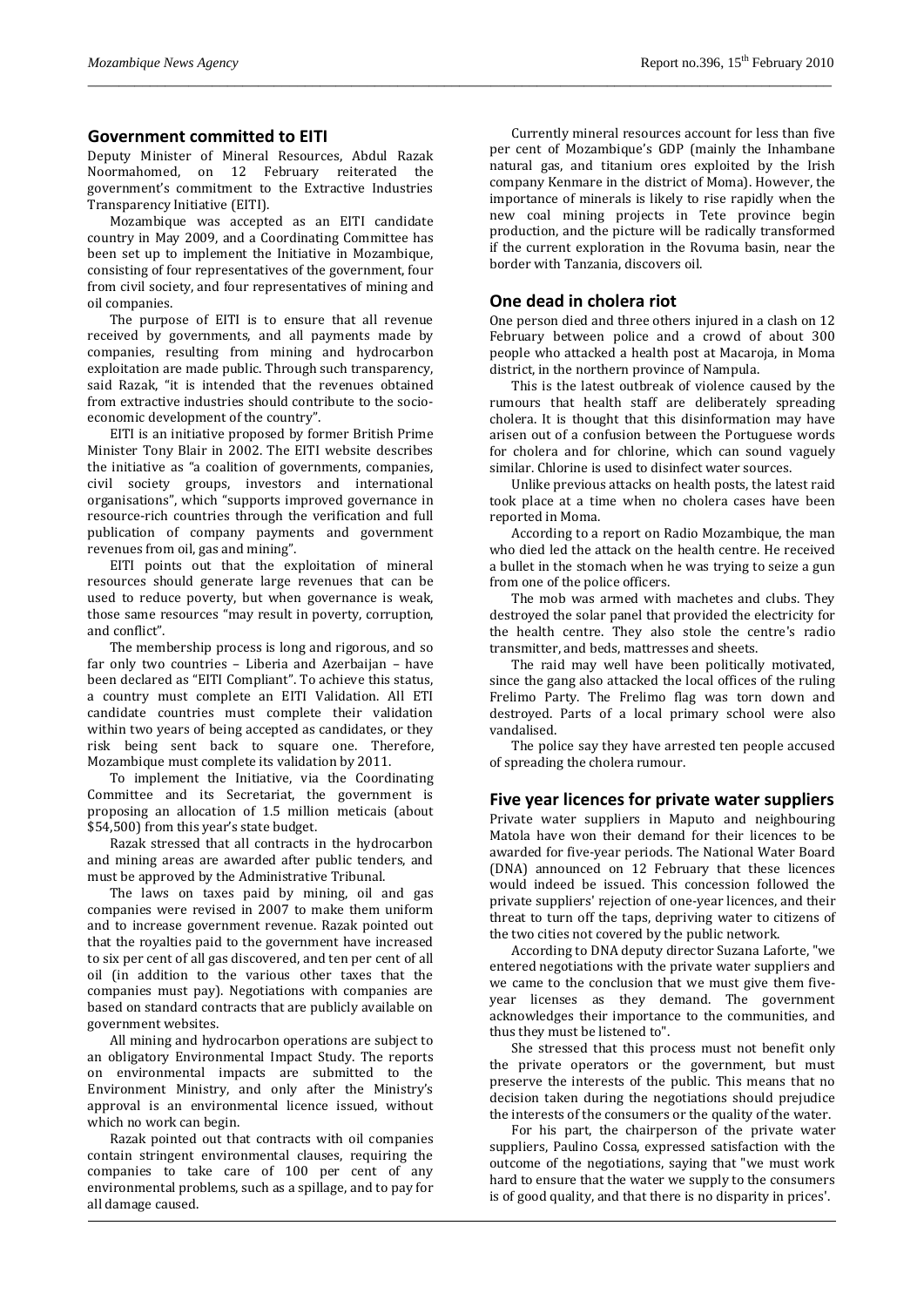## **Dutch funding for export drive**

Mozambique is in a good position to export high quality organic produce to the European market, according to the government's Export Promotion Institute (IPEX). According to Jose Jossias, advisor to the IPEX Board of Directors, under a project financed by Holland, Mozambique will export to the European Union cashew nuts, pineapples, mangoes, green beans, chilli peppers, groundnuts and handicrafts over the next three years.

These products were chosen for the project after analysing European demand and potential of Mozambican producers. "We identified constraints concerning quality, the quantity of goods, packing and certification", Jossias said. "What we want in this project is to sell goods that the market wants, and for this we have to respect certain requirements".

Farmers and artisans who can meet the demands of the European market have been selected from Nampula, Cabo Delgado, Sofala, Inhambane, Manica, Gaza and Maputo provinces.

"For the handicrafts we selected Nampula and part of Cabo Delgado", said Jossias. "The cashew nuts and the groundnuts will come from Nampula, the chillies are from Manica, Inhambane and Maputo, the green beans are from Maputo, the mangoes from Manica, and we chose the Chungamoio association in Sofala to produce the pineapples".

To meet the requirements of the European Union market, the Mozambican farmers will receive technical advice from the Centre for Promoting Imports from Development Countries, which is an agency of the Dutch Foreign Ministry. Holland is financing the project with €1.2 million (\$1.6 million).

"The project will last for three years", said Jossias, "but the seven products will only be placed on the market in phases, as they meet the European requirements".

#### **Chinese buses were "a very bad idea"**

The publicly owned Maputo bus company, TPM, has recognised that the import in 2008 of five Chinese manufactured buses running on natural gas was "a very bad deal". Interviewed in "Mediafax" on 12 February, TPM spokesperson Boaventura Lipanga admitted that the buses, of the Yutong mark, were imported without any prior viability study.

The import of buses running on the natural gas produced in Mozambique was supposed to respond to the soaring prices of oil and its derivatives on the international markets. However, none of the Chinese buses lasted more than 18 months.

TPM has concluded, rather late in the day, that the Yutong buses are not appropriate either for the Mozambican climate or for the Maputo roads.

TPM's initial idea was to import 100 buses running on natural gas – but faced with the poor results from the first five vehicles, it suspended the project. "We believed that the use of gas was very favourable", said Lipanga. "But only later did we realize that these buses were not compatible with Mozambican reality".

They could not cope with the poor state of many roads in the greater Maputo area, and there was a lack of qualified staff to maintain gas-operated vehicles.

TPM has now drawn up a plan that will involve launching an international tender to select a company that will be responsible for importing gas-operated buses. It is not clear how many vehicles will be covered, but it

will be less than the 100 initially envisaged. TPM also intends to carry out an intensive training programme so that its maintenance staff will know how to deal with this kind of bus.

A programme to convert petrol or diesel fired vehicles to run on gas is under way, and the company Auto-Gas has invested about \$4 million in installing the conversion system, and in the gas supply network.

## **Ten rural filling stations completed**

Ten petroleum filling stations planned for rural areas, under the project named "Geographical Incentive", have now been completed, according to Energy Minister Salvador Namburete.

The "Geographical Incentive" is a fund created by the government to support expansion of access to liquid fuels in remote areas and building began in 2009. The project is to build 50 filling stations in various districts across the country.

According to the Minister, filling stations built in the districts of Chigubo and Massangena, in Gaza province, Funhalouro and Mabote, in Inhambane, and Metangula, Marrupa and Mavago, in Niassa, have been completed and approved.

Although 10 further units are not yet completed, the National Energy Fund (FUNAE), the institution that is implementing the project, has already started the second phase to build 21 more such stations.

According to the government's statistics, 43 per cent of the 227 filling stations existing in 2008 were concentrated in Maputo city. Mozambique has 128 districts in its 11 provinces, and the government's target is that all the districts should have at least one filling station by 2012.

# **Portugal pledges opening of credit lines**

The Portuguese government has pledged that a credit line of €90 million (\$124 million) to support investment in Mozambique will be operational within the next two months. This guarantee was given on 8 February by the Portuguese Secretary of State for Finance, Carlos Costa Pina, who held meetings in Maputo with the Mozambican Ministers of Energy and Finance, Salvador Namburete and Manuel Chang.

The credit line was promised by the Portuguese government in 2007, when the agreement was reached to transfer majority ownership of the Cahora Bassa dam on the Zambezi from Portugal to Mozambique.

According to Pina, this money can be used for "renewable energies, infrastructures or the treatment of waste", and will help secure closer relations between Portuguese and Mozambican private businesses.

The Mozambican government is interested in using the credit line to support the construction of a new bridge over the Zambezi in Tete city, and its access routes.

With Chang, the Portuguese minister discussed the situation with two other lines of credit from Portugal supporting investment in Mozambique (€200 million in concessional credit, and €300 million in commercial credit) for which agreements were signed last September.

At the end of the meeting, Chang said the Mozambican government is satisfied with Portuguese investment in the country, and hoped that other financial agreements can be reached during the visit of Portuguese Prime Minister Jose Socrates to Mozambique in March.